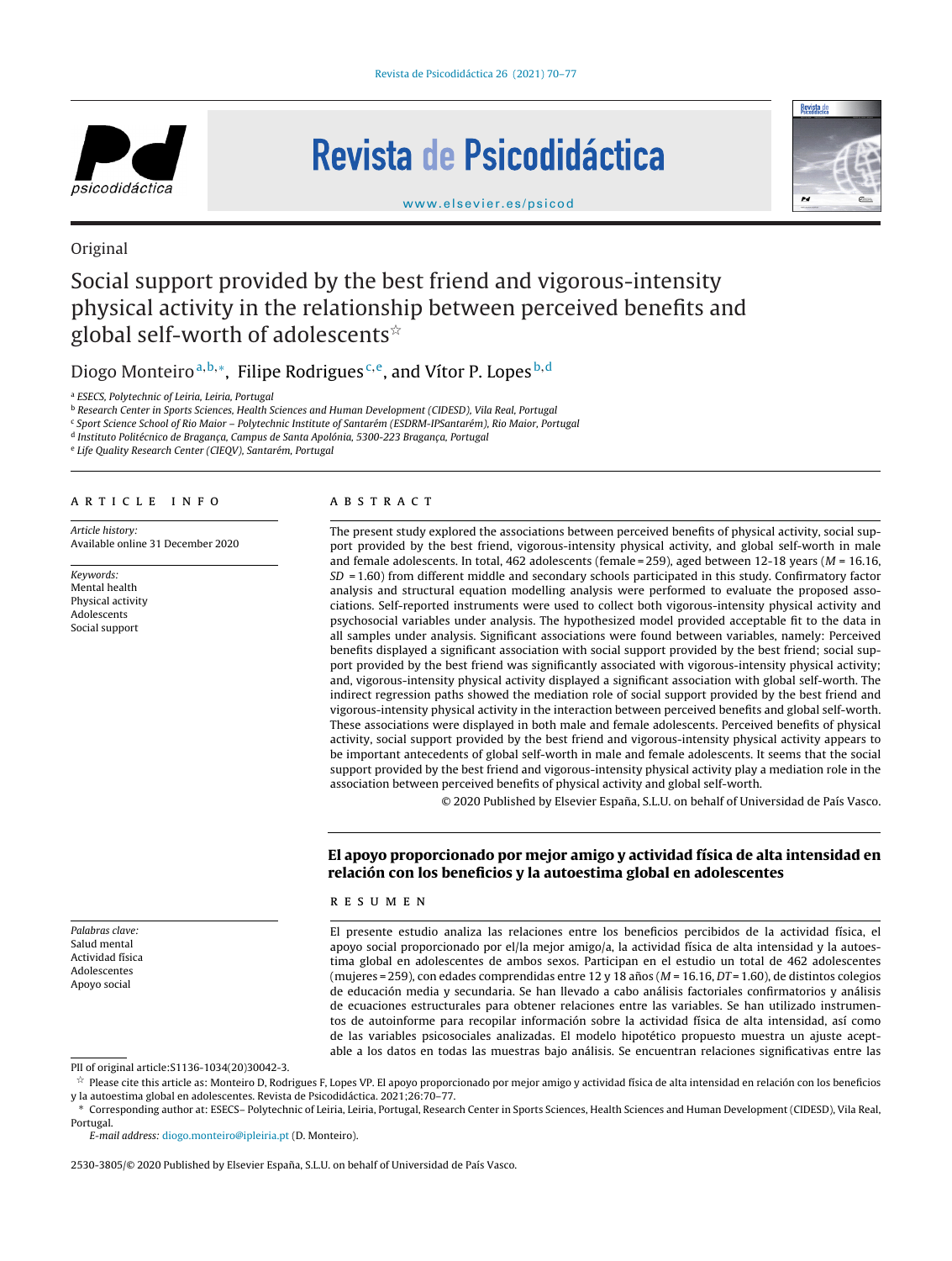variables, a saber: los beneficios percibidos muestran una relación significativa con el apoyo social proporcionado por el mejor amigo; el apoyo social proporcionado por el mejor amigo se asocia de forma significativa con la actividad física de alta intensidad; y la actividad física de alta intensidad muestra una relación significativa con la autoestima global. Las trayectorias de regresión indirecta muestran el rol mediador del apoyo social proporcionado por el mejor amigo y la actividad física de alta intensidad en la relación entre los beneficios percibidos y la autoestima global. Estas asociaciones se muestran tanto en adolescentes de sexo masculino como femenino. Los beneficios percibidos de la actividad física, el apoyo social proporcionado por el mejor amigo y la actividad física de alta intensidad parecen ser importantes antecedentes de la autoestima global en adolescentes. Además, parece que el apoyo social proporcionado por el mejor amigo y la actividad física de alta intensidad juegan un papel mediador en la asociación entre los beneficios percibidos de la actividad física y la autoestima global.

© 2020 Publicado por Elsevier España, S.L.U. en nombre de Universidad de País Vasco.

#### **Introduction**

According to the [World](#page-7-0) [Health](#page-7-0) [Organization](#page-7-0) [\(2017\),](#page-7-0) mental health problems seem to impact approximately 300 million people worldwide and across adolescents, the prevalence of this issue seems to be growing ([Kandola](#page-7-0) [et](#page-7-0) [al.,](#page-7-0) [2020\).](#page-7-0) As a mean to understand what mental health is, several studies have been conducted [\(Gallego](#page-7-0) [Zumaquero](#page-7-0) [et](#page-7-0) [al.,](#page-7-0) [2015;](#page-7-0) [Goodwin,](#page-7-0) [2003;](#page-7-0) [Hansen](#page-7-0) et [al.,](#page-7-0) [2001;](#page-7-0) [Haugen](#page-7-0) et [al.,](#page-7-0) [2011;](#page-7-0) [Martín-Martínez](#page-7-0) et [al.,](#page-7-0) [2015\)](#page-7-0) studying several psychological and emotional factors such as anxiety, depression, anger, tension, reaction to stress, self-efficacy, selfesteem, and global self-worth (GSW). While previously mentioned determinants seem to be related to mental health, GSW stands out as one of the most important aspects of mental health, since it is an essential factor related to psychological health and growth, specifically in children and adolescents ([Christiansen](#page-6-0) et [al.,](#page-6-0) [2018;](#page-6-0) [Tolman](#page-7-0) et [al.,](#page-7-0) [2006\).](#page-7-0)

While a large amount of research has focused on the relationship between physical activity and mental health [\(Biddle](#page-6-0) [&](#page-6-0) [Asare,](#page-6-0) [2011\),](#page-6-0) there are still some gaps in the literature related to the association between vigorous-intensity physical activity and global self-worth, outlined as an important indicator of mental health [\(Erdvik](#page-7-0) [et](#page-7-0) [al.,](#page-7-0) [2020\),](#page-7-0) and how the social support provided by the best friend and specific benefits of engaging in physical activity can be associated with global self-worth. While [Horn](#page-7-0) [\(2019\)](#page-7-0) has explored the association between benefits and barriers and physical activity, other determinants such as the social support from the best friend, and a critical aspect of mental health such as GSW are still underresearched. Some studies have examined the relationship between physical activity and GSW [\(Ekeland](#page-6-0) [et](#page-6-0) [al.,](#page-6-0) [2005;](#page-6-0) [Liu](#page-7-0) et [al.,](#page-7-0) [2015\),](#page-7-0) but research exploring the pathways through which perceived benefits of physical activity, physical activity intensity, and social support translate into GSW is limited. Our primary goal in this study is to explore the possibility that the social support provided by the best friend and vigorous-intensity physical activity have, in part, a mediation role between the perceived benefits of engaging in physical activity and GSW. The social support provided by the best friend matters since there is evidence that higher levels of perceived social support provided by significant others (such as the best friend) are associated with higher levels of physical activity ([Lopes](#page-7-0) [et](#page-7-0) [al.,](#page-7-0) [2015\).](#page-7-0) In addition, engaging in sufficient physical activity is essential for mental health [\(Biddle](#page-6-0) [&](#page-6-0) [Asare,](#page-6-0) [2011\),](#page-6-0) and thus, the social support provided by the best friend and regular physical activity seems to be of utmost importance for increasing GSW. We hypothesize that the social support provided by the best friend translates into high intensities of physical activity, explaining consequently how male and female adolescents feel about themselves.

#### Conceptualization of general self-worth and correlates

GSW is conceptualized as the average general satisfaction with oneself across several personal domains (e.g., physical, social, and

intellectual). Researchers have frequently adopted terms as selfesteem or self-concept as a means to define individuals' sense of own worth ([Marsh](#page-7-0) [et](#page-7-0) [al.,](#page-7-0) [2012\).](#page-7-0) Although GSW seems to be signif-icantly related to psychological development in adolescents ([Liu](#page-7-0) et [al.,](#page-7-0) [2015\),](#page-7-0) it appears that GSW can decline during the lifespan, specifically during the early stages of adolescence ([Robins](#page-7-0) [&](#page-7-0) [Trzesniewski,](#page-7-0) [2005\).](#page-7-0) In this regard, researchers have argued the need to better understand the determinants of GSW, and how professionals can intervene in promoting mental health [\(Erdvik](#page-7-0) et [al.,](#page-7-0) [2020\).](#page-7-0)

Existing studies have provided some crucial insights related to the factors associated with GSW. For example, [Haugen](#page-7-0) et [al.](#page-7-0) [\(2011\)](#page-7-0) have found consistent relationship between physical activity and GSW, arguing the importance of promoting regular participation as a means to increase mental health. Consistent with this assumption, an increase in physical activity has also been associated with lower symptoms of depression and anxiety among both adults and adolescents [\(Warburton](#page-7-0) [&](#page-7-0) [Bredin,](#page-7-0) [2017\).](#page-7-0) The processes explaining this association include the development of positive self-worth, self-esteem, social support systems, and self-efficacy as well as physiological mechanisms [\(Reddon](#page-7-0) [et](#page-7-0) [al.,](#page-7-0) [2017\).](#page-7-0) However, the intensity of how physical activity is practiced and how it translated into ones' self-worth has received little attention in the literature ([Howie](#page-7-0) [et](#page-7-0) [al.,](#page-7-0) [2018\).](#page-7-0) Important determinants like perceived benefits of physical activity, social support provided by important others such as family members and peers, could have their significant association with physical activity as described by [Haugen](#page-7-0) et [al.](#page-7-0) [\(2011\),](#page-7-0) consequently explaining the levels of self-worth.

The social support provided by significant others is a construct that has been included in different theoretical frameworks (e.g., Social Cognitive theory; ([Bandura,](#page-6-0) [1986,](#page-6-0) [2004\).](#page-6-0) It is described as an action or cluster of actions that help a person adopt or maintain a specific practice, which can occur in different ways: (a) instrumental or direct support (e.g., sharing sports equipment, facilitating transport to local practices, and engaging in physical activities together); (b) psychological/emotional support (e.g., personal incentives, motivation, and encouragement for practices); and (c) informative support (e.g., acts of orientation, counseling, and talks about the importance and appropriate ways of engaging in physical activity). This mechanism suggests that the role of social support may partly explain the enhancement of self-efficacy, which in turn could influence the willingness to engage and maintainphysical activity [\(Sheridanet](#page-7-0) [al.,](#page-7-0) [2014\).](#page-7-0) Thus, while adolescents tend to spend a lot of time with their friends and best friends, sharing common contextual environments (e.g., school or sports clubs), it is theoretically expected that friends who engage in physical activity will endorse this behavior with others within their circle of friends. In fact, there seems to be a tendency for adolescents to adopt behaviors similar to those of their friends as advocated by the social cognitive theory ([Bandura,](#page-6-0) [1986,](#page-6-0) [2004\),](#page-6-0) meaning that adolescents who practice physical activity could provide social support for other friends to adopt this behavior in their daily lives.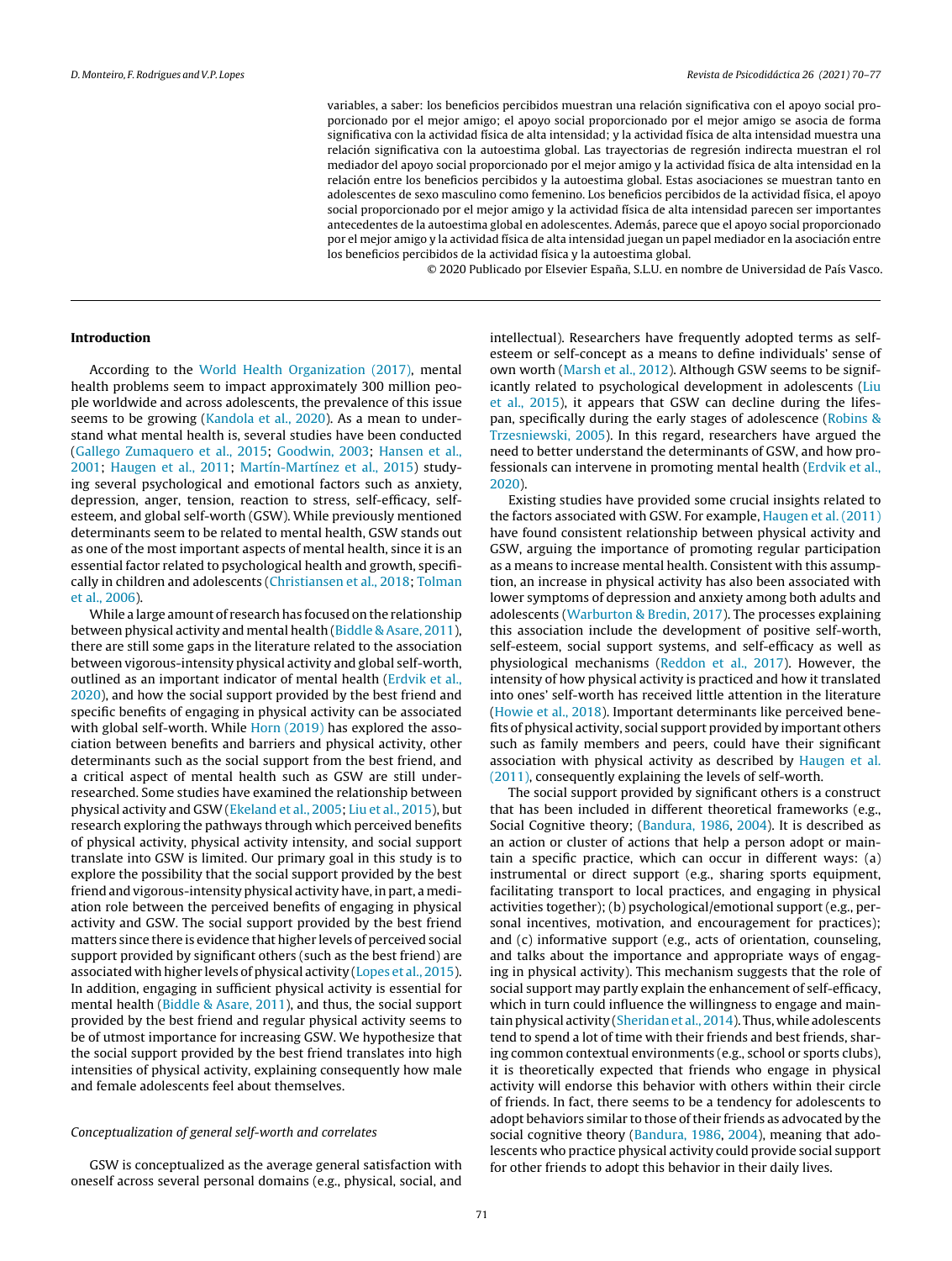Although some studies have examined the association between physical activity and GSW [\(Ekeland](#page-6-0) et [al.,](#page-6-0) [2005;](#page-6-0) [Liu](#page-6-0) et [al.,](#page-6-0) [2015\),](#page-6-0) the direction is somewhat unclear. [Davison](#page-6-0) [et](#page-6-0) [al.](#page-6-0) [\(2007\)](#page-6-0) stated that GSW is associated with improved physical activity, while others (e.g., [Schmalz](#page-7-0) [et](#page-7-0) [al.,](#page-7-0) [2007\)](#page-7-0) evidenced that increased levels of physical activity are a significant determinant of GSW. Recently, a study developed by [Reddon](#page-7-0) et [al.](#page-7-0) [\(2017\)](#page-7-0) showed that increased physical activity was associated with greater GSW, explaining that the psychological and physical process of physical exercise could have its basis on explaining why and how someone feels about the self. That is, greater feelings of positive evaluations of the self could be contingent on the type and quality of physical exercise [\(Reddon](#page-7-0) et [al.,](#page-7-0) [2017\).](#page-7-0) Considering these statements, this study intends to explore the association of physical activity and GSW, considering vigorousintensity activity as the determinant of how adolescents feel about themselves.

Looking at what promotes physical activity, specifically vigorous-intensity activity, defined as an activity done with a large amount of effort, resulting in a substantially higher heart rate and energy expenditure, some studies (e.g., [Haugen](#page-7-0) et [al.,](#page-7-0) [2011;](#page-7-0) [Liu](#page-7-0) et [al.,](#page-7-0) [2015\)](#page-7-0) have highlighted the social support provided by significant others as an important determinant. This association is somewhat expected since adolescents and young adults are influenced by others to engage (or not) in physical activity. This holds since competitive sports and games (e.g., swimming, football) and physical education grades are influenced by significant others ([Monteiro](#page-7-0) [et](#page-7-0) [al.,](#page-7-0) [2018;](#page-7-0) [Rodrigues](#page-7-0) et [al.,](#page-7-0) [2020\).](#page-7-0) That is, favorable attitudes towards vigorous physical activity provided by peers and friends can be a determinant for the actual action on the behavior. Hence, understanding the association between social support provided by significant others, vigorous-intensity physical activity, and GSW is of utmost interest ([Lopes](#page-7-0) et [al.,](#page-7-0) [2015\).](#page-7-0) Recently, [Kandola](#page-7-0) [et](#page-7-0) [al.](#page-7-0) [\(2019\)](#page-7-0) have called for more studies examining the processes in which the cognitive processes determine GSW. Literature has identified an extensive variety of psychosocial variables that may be associated with both physical activity and self-worth, including the perception of physical competence, social support, and perceived benefits towards physical activity [\(Howie](#page-7-0) et [al.,](#page-7-0) [2018;](#page-7-0) [Kandola](#page-7-0) et [al.,](#page-7-0) [2019;](#page-7-0) [King](#page-7-0) et [al.,](#page-7-0) [2008\).](#page-7-0) All in all, it is consensual that perceived benefits of physical activity and social support are two essential determinants, both associ-ated with adolescents' engagement in physical activity ([Roth](#page-7-0) et [al.,](#page-7-0) [2019\)](#page-7-0) and feelings of self-worth ([Kandola](#page-7-0) et [al.,](#page-7-0) [2019;](#page-7-0) [King](#page-7-0) et [al.,](#page-7-0) [2008\).](#page-7-0)

Perceived benefits of physical activity refer to the perception of the positive outcomes that are caused by the constant engagement in physical exercise. Outcomes such as higher mood, better sleep, less distress, and greater experience of mental health are some of the perceived benefits associated with physical exercise [\(Warburton](#page-7-0) [&](#page-7-0) [Bredin,](#page-7-0) [2017\).](#page-7-0) Thus, perceived benefits of physical activity and the socio-cultural context (i.e., the interactions with parents, friends, and peers) are seen as important variables for youth involvement in physical activity, which is ultimately related to higher levels of self-worth [\(Kandola](#page-7-0) et [al.,](#page-7-0) [2019\).](#page-7-0) Related to social support, literature has highlighted that the social support provided by friends, especially from the best friend, could have an important role in physical activity participation and mental health, including self-esteem and physical self-worth ([Lopes](#page-7-0) et [al.,](#page-7-0) [2015\).](#page-7-0) For instance, a study developed by [Stearns](#page-7-0) et [al.](#page-7-0) [\(2019\)](#page-7-0) found that female best friends exhibited more similar levels of overall physical activity than non-friends, and males reciprocated with best friends had more levels of physical activity compared to unreciprocated friendships. All in all, it seems that the social support provided by significant others, in this study from the best friend, can have a positive and significant association with vigorous-intensity physical activity.

While previous studies have revealed consistent results showing that overall physical activity has a positive effect on self-esteem and self-worth in adolescents ([Kandola](#page-7-0) et [al.,](#page-7-0) [2019;](#page-7-0) [Liu](#page-7-0) et [al.,](#page-7-0) [2015;](#page-7-0) [Schmalz](#page-7-0) et [al.,](#page-7-0) [2007\),](#page-7-0) little is known about the specific intensity in which physical activity is engaged and how it is associated with GSW. In fact, most of the previous literature has focused on the effect of the total amount of physical activity on GSW (e.g., [Haugen](#page-7-0) et [al.,](#page-7-0) [2011;](#page-7-0) [Sani](#page-7-0) et [al.,](#page-7-0) [2016\)](#page-7-0) rather on the specific type practiced by adolescents which are normally characterized by vigorous-intensity physical activity (e.g., running, competitive sports, physical education activities). In this study, we intend to focus on vigorous-intensity physical activity, since it the most common intensity in which adolescents are involved ([Liu](#page-7-0) et [al.,](#page-7-0) [2015\),](#page-7-0) and previous studies have shown vigorous-intensity physical activity to display greater association compared to moderate and low-intensity physical activity with mental health indicators ([Reddon](#page-7-0) et [al.,](#page-7-0) [2017\).](#page-7-0)

In a recent review study conducted by [Owens](#page-7-0) [et](#page-7-0) [al.](#page-7-0) [\(2016\),](#page-7-0) analyzing the effect of vigorous-intensity physical activity on wellbeing in youth, results showed that vigorous-intensity physical activity displayed the greatest effect on well-being compared to moderate or low-intensity physical activity. Additionally, in a study conducted by [Parfitt](#page-7-0) [et](#page-7-0) [al.](#page-7-0) [\(2009\),](#page-7-0) only vigorous-intensity physical activity had a positive association with self-worth, while lowintensity physical activity had a positive association with anxiety, depression, and a negative correlation with self-worth. Although the study performed by [Parfitt](#page-7-0) et [al.](#page-7-0) [\(2009\)](#page-7-0) was conducted using a sample of 9–10 year-old children, they provided preliminary evidence of the crucial aspect of physical activity intensity on selfworth.

All in all, it seems that there are few studies that have examined the associations between perceived benefits, social support provided by the best friend, vigorous-intensity physical activity and global self-worth of adolescents. Specifically, the possible mediation role of the social support provided by the best friend and vigorous-intensity physical activity in the relationship between perceived benefits and GSW is still unknown. Additionally, little is known about the possible differences between genders considering previously mentioned associations ([Lopes](#page-7-0) et [al.,](#page-7-0) [2015\).](#page-7-0) Existing studies have analyzed the outcomes of perceived benefits of physical activity and their relationship with social support provided by the best friend and physical activity [\(Howie](#page-7-0) et [al.,](#page-7-0) [2018;](#page-7-0) [Lopes](#page-7-0) et al., [2015\)](#page-7-0) showing promising results on the positive and significant association between these variables. Other studies have explored the associations between social support provided by the best friend and physical activity ([Stearns](#page-7-0) et [al.,](#page-7-0) [2019\)](#page-7-0) and the relationship between physical activity and GSW ([Haugen](#page-7-0) et [al.,](#page-7-0) [2011\).](#page-7-0) However, to the best of our knowledge, no study has been conducted in the past considering all previously mentioned factors. In addition, possible gender difference has not been explored in the past as stated by [Lopes](#page-7-0) et [al.](#page-7-0) [\(2015\),](#page-7-0) suggesting the need to assess which factors contribute the most to GSW in male and female adolescents.

#### The present study

The aim of present study was to analyze the association between perceived benefits of physical activity, social support provided by the best friend, vigorous-intensity physical activity and GSW in adolescents. Specifically, we explored the mediation role of social support provided by the best friend and vigorous-intensity physical activity in the relationship between perceived benefits and GSW. It is hypothesized that: (a) perceived benefits of physical activity are positively associated with the social support provided by the best friend ([Kandola](#page-7-0) et [al.,](#page-7-0) [2019\);](#page-7-0) (b) the social support provided by the best friend is positively associated with vigorous-intensity physical activity [\(Stearns](#page-7-0) et [al.](#page-7-0) [\(2019\);](#page-7-0) (c) vigorous-intensity phys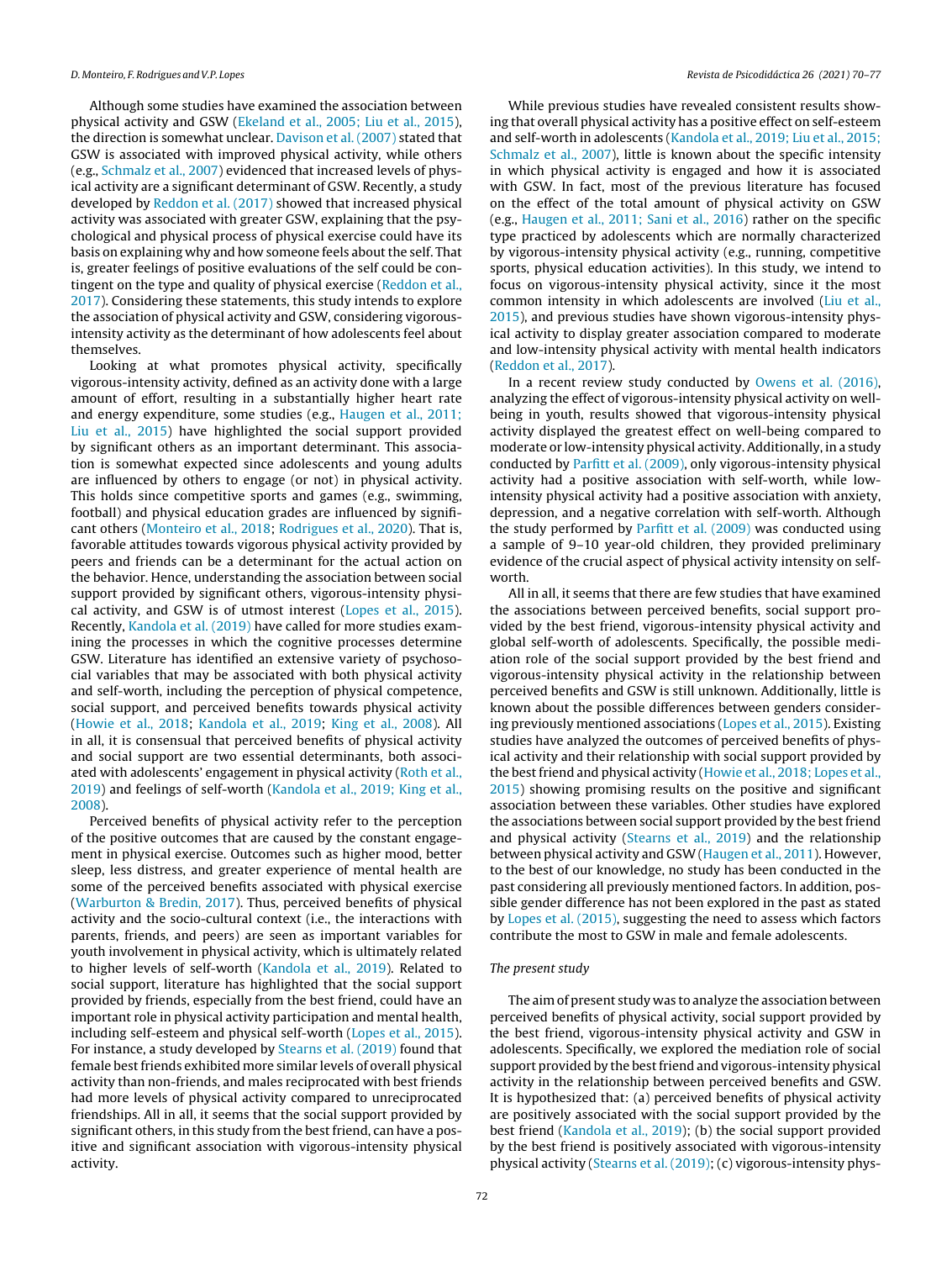ical activity is positively associated with GSW [\(Haugen](#page-7-0) et [al.,](#page-7-0) [2011\);](#page-7-0) and, (d) the social support provided by the best friend and vigorous-intensity physical activity mediates the association between perceived benefits of physical activity and GSW. Related to the last hypothesis, while previous literature has not examined social support provided by the best friend and vigorous-intensity physical activity as mediators in the proposed relationships, some researchers (e.g., [Kandola](#page-7-0) et [al.,](#page-7-0) [2019;](#page-7-0) [King](#page-7-0) et [al.,](#page-7-0) [2008\),](#page-7-0) have provided preliminary evidence suggesting the importance of these factors in the relationship between perceived benefits and GSW.

#### **Method**

#### Participants

This study had a cross-sectional design since its implementation included the extensive screen application of surveys and fast data collection [\(Campbell](#page-6-0) [et](#page-6-0) [al.,](#page-6-0) [2007\).](#page-6-0) A total of 462 adolescents (female = 259) aged between 12-18 years ( $M = 16.16$ ,  $SD = 1.60$ ) from different middle and secondary schools in the north region of Portugal were recruited to participate voluntarily in this study. To be eligible for this study, potential participants needed to be aged 18 years or younger, provide informed consent to participate, and engage in regular vigorous-intensity physical activity.

#### Instruments

The International Physical Activity Questionnaire short form [\(Craig](#page-6-0) et [al.,](#page-6-0) [2003;](#page-6-0) [Hagströmer](#page-6-0) et [al.,](#page-6-0) [2008\)](#page-6-0) Portuguese version [\(Ferro-](#page-7-0)Lebres [et](#page-7-0) [al.,](#page-7-0) [2017\)](#page-7-0) was used to assess vigorous-intensity physical activity. This variable was calculated considering leisure time, household, school-related physical(including activity during physical education classes and breaks), and commuting activities. Frequency and duration were measured in days per week and time per day, respectively. Then, metabolic equivalent of task for vigorous-intensity physical activity was calculated considering the following equation: MET =  $8.0 \times$  vigorous-intensity activity minutes  $\times$  vigorous-intensity days.

Perceived benefits of physical activity was measured using the Exercise Benefits-Barriers Scale Questionnaire [\(Sechrist](#page-7-0) [et](#page-7-0) [al.,](#page-7-0) [1987\),](#page-7-0) Portuguese version [\(Lopes](#page-7-0) et [al.,](#page-7-0) [2015\).](#page-7-0) For the purpose of this study, we only considered the perceived benefits dimension (29 items; e.g., "better sleep", "decreased fatigue"), in which participants responded to each item using a 4-point scale ranging from 1 = strongly disagree to 4 = strongly agree.

The social support from the best friend was assessed using the Friend Support Scale Portuguese version [\(Jago](#page-7-0) [et](#page-7-0) [al.,](#page-7-0) [2012\).](#page-7-0) For this study, the item stem was adapted to the following: "how often does your best friend. . .". Participants responded to four items to evaluate their perception of social support provided from the best friend: (1) "encourages you to exercise or play sports?"; (2) "exercises or play sports with you?"; (3) "tells you that you are doing well in exercise or sports?"; and, (4) "watches you take part in exercise or sports?", using a 6-point scale anchored from 0 = never to 5 = everyday.

The Physical Self-Perception Profile for Children and Youth Portuguese version ([Bernardo](#page-6-0) [&](#page-6-0) [Matos,](#page-6-0) [2003\)](#page-6-0) was used to measure GSW. Participants responded to 6 items (e.g., "I am very happy being the way I am") and were asked whether the description they select were true for them based on a 4-point scale ranging from 1 = sort of true to  $4$  = really true.

#### Procedures

All procedures were in accordance with the Helsinki declaration ([World](#page-7-0) [Medical](#page-7-0) [Association,](#page-7-0) [2013\)](#page-7-0) and its later amendments. Ethical approval was obtained by the Ethical Committee before data collection. Following ethical institutional approval(reference number: UID/DTP/04045/2019) school principals gave their permission to conduct this research in their institutions. Afterwards, parents and tutors were contacted, and objectives were explained. Written informed consent was obtained individually from each parent or tutor who agreed to participate voluntarily in this study. Adolescents who agreed to participate in this study completed the paper-and-pencil survey during class.

#### Data analysis

The required sample size was determined using the G\* Power 3.1 software ([Faul](#page-7-0) [et](#page-7-0) [al.,](#page-7-0) [2009\)](#page-7-0) considering the following input parameters: effect size  $f^2 = 0.10$ ,  $\alpha = 0.05$ , statistical power = 0.95, and, three predictors. Results showed that  $n = 119$  would be the minimum required sample size, which was respected in the present study for all samples under analysis. For transparency and latent factor validity, the factors under analysis (except vigorous-intensity physical activity, which is a one indicator variable) were psychometrically tested, performing a Confirmatory Factor Analysis (CFA). Full Information robust Maximum Likelihood (FIML) was used to handle the small amount of missing data at the item level (missing at random = 3%) as proposed by [Enders](#page-7-0) [\(2010\).](#page-7-0) Then, descriptive statistics and bivariate correlations were calculated for all variables under analysis.

Regarding the analysis of the hypothesized model, a two-step approach following the recommendations proposed by [Kline](#page-7-0) [\(2016\)](#page-7-0) was performed in IBM SPSS Amos v23. In the first step, a CFAusing the maximum likelihood estimator was performed to test the psychometric properties of the measurement model. Additionally, convergent and discriminant validity analysis were conducted, where constructs are identified as distinct when the square root of each Average Variance Extracted (AVE) value is larger than the correlation between the two constructs and when the AVE for each construct is above 0.50 [\(Hair](#page-7-0) [et](#page-7-0) [al.,](#page-7-0) [2019\).](#page-7-0) We analyzed internal consistency through composite reliability (CR) coefficients, calculated using [Raykov](#page-7-0) [\(1997\)](#page-7-0) formula, adopting .70 as the cutoff value ([Hair](#page-7-0) et [al.,](#page-7-0) [2019\).](#page-7-0) In the second step, a Structural Equation Model (SEM) to analyze structural model fit and to examine the associations between variables was performed. Standardized direct and indirect effects on the outcome variable were analyzed, considering coefficients significant if the 95% Confidence Intervals (CI) would not include zero [\(Williams](#page-7-0) [&](#page-7-0) [MacKinnon,](#page-7-0) [2008\).](#page-7-0) The Bootstrap resampling (1000 samples) considering a bias corrected 95%CI was used to assess the significance of the direct and indirect effects.

For model fit assessment, the following traditional incremental and absolute goodness-of-fit indexes were considered: Comparative Fit Index (CFI); Tucker-Lewis Index (TLI); Standardized Root Mean Square Residual (SRMR); and, Root Mean Square Error of Approximation (RMSEA) and its respective confidence interval (90%). Scores of CFI and TLI  $\geq$  0.90, and RMSEA  $\leq$  0.80 were indicative of acceptable fit, as proposed by several authors ([Byrne,](#page-6-0) [2016;](#page-6-0) [Hair](#page-6-0) et [al.,](#page-6-0) [2019\).](#page-6-0) The chi-square test  $(\chi^2)$  and the degrees of freedom will be reported for visualization purposes but not examined, as they are both affected by model complexity and sample size ([Hair](#page-7-0) et [al.,](#page-7-0) [2019\).](#page-7-0)

#### **Results**

The CFA analysis on the measurement models of each latent factor displayed adequate fit to the data, as seen in [Table](#page-4-0) 1 (see model 1, 2, and 3). Specifically, CFI and TLI were above and SRMR and RMSEA were below previously reported cutoffs. The FIML was used to handle the small amount of missing data at the item level (missing at random = 2-3%) in each measurement model. Hence,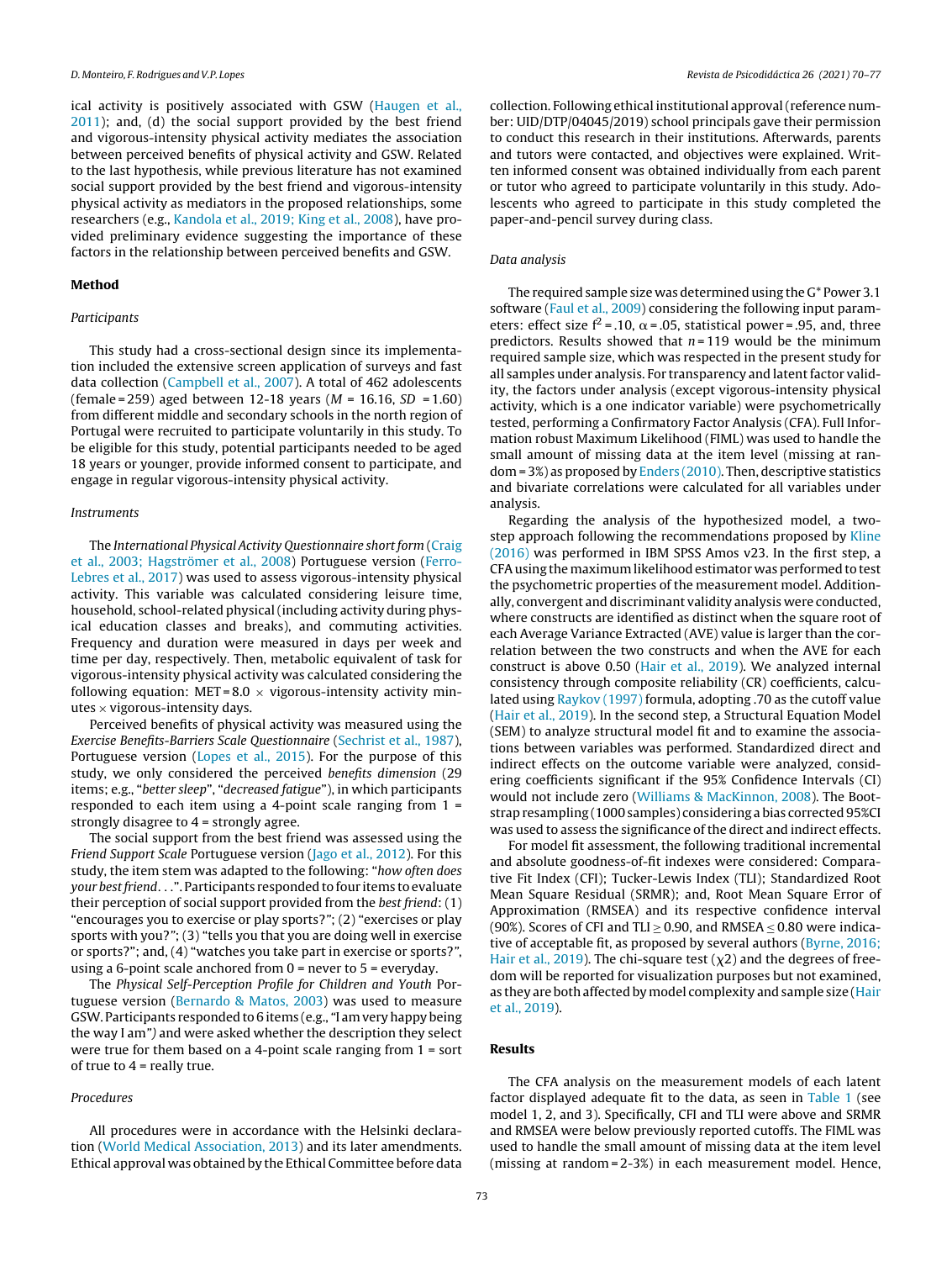#### <span id="page-4-0"></span>**Table 1**

Goodness-of-fit indexes

| Model                  | $\mathcal{V}^{\mathcal{L}}$ | df  | $\chi^2$ /df | $B-Sp$  | <b>CFI</b> | <b>TLI</b> | <b>SRMR</b> | <b>RMSEA</b> | CI90%         |
|------------------------|-----------------------------|-----|--------------|---------|------------|------------|-------------|--------------|---------------|
| 1. Perceived Benefits  | 68.61                       | 377 | .018         | .006    | .986       | .955       | .037        | .070         | $.052 - .088$ |
| 2. SSBF                | 5.22                        | 2   | 2.61         | .243    | .995       | .986       | .017        | .059         | $.000 - .124$ |
| 3. GSW                 | 6.94                        | 9   | 0.77         | .031    | .961       | .948       | .037        | .080         | $.064 - .083$ |
| 4. CFA - Total Sample  | 1812.27                     | 739 | 2.45         | .071    | .920       | .904       | .071        | .068         | $.049 - .083$ |
| 5. CFA - Male Sample   | 1734.53                     | 739 | 2.35         | .461    | .969       | .962       | .051        | .040         | $.015 - .059$ |
| 6. CFA - Female Sample | 1839.02                     | 739 | 2.49         | .023    | .953       | .942       | .047        | .050         | $.034 - .064$ |
| 7. SEM - Total Sample  | 2246.81                     | 738 | 3.04         | < 0.001 | .939       | .927       | .071        | .057         | $.048 - .067$ |
| 8. SEM - Male Sample   | 1613.27                     | 738 | 2.18         | < 0.001 | .921       | .906       | .080        | .068         | $.048 - .086$ |
| 9. SEM - Female Sample | 1862.37                     | 738 | 2.52         | .002    | .922       | .907       | .077        | .063         | .050 - .076   |

Notes. CFA= Confirmatory Factor Analysis; SEM= Structural Equation Modelling;  $\chi^2$  = Chi-square; df= degrees of freedom;  $\chi^2$ /df= normalized chi-square; B-Sp= Bollen-Stine level of significance; CFI = Comparative Fit Index; TLI = Tucker Lewis Index; SRMR = Standardized Root Mean Square Residual; RMSEA= Root Mean Square Error of Approximation; CI90% = Confidence Interval at 90% for RMSEA; SSBF = Social Support provided by the Best Friend; GSW= Global Self-Worth.

we moved forward on analyzing descriptive statistics and bivariate correlations.

Descriptive statistics showed that the participants presented scores above midpoint for perceived benefits, social support provided by the best friend, and GSW. Male participants reported higher scores on vigorous-intensity physical activity compared to female participants as seen in [Table](#page-5-0) 2. Looking at bivariate correlations, positive and significant associations were found between all variables under analysis, specifically: (a) perceived benefits were positively associated with the social support provided by the best friend, vigorous-intensity physical activity, and GSW; (b) social support provided by the best friend was positively related with vigorous-intensity physical activity and GSW; and, (c) vigorousintensity physical activity was positively and significantly associated with GSW. These associations were consistent across samples (i.e., total sample, male and female samples).

The measurement model including the factors perceived benefits, social support provided by the best friend, vigorous-intensity physical activity, and GSW variables displayed adequate fit to the data in each sample (see models 4, 5, and 6 in Table 1). Looking at the CR coefficients, each factor showed scores above the cutoff (> .70) displaying adequate internal consistency. Based on the results of the measurement model and reliability analysis, convergent and discriminant validity were examined in each sample. Convergent validity was achieved as the AVE scores were above acceptable as seen in [Table](#page-5-0) 2. According to the squared correlations and AVE scores, all factors demonstrated adequate discriminant validity since the squared correlations rooted in each latent variable were lower against the AVE scores in each latent variable. The results provide preliminary support to conduct SEM analysis in each sample and examine the direct and indirect effect between variables under analysis.

The results from the SEM analysis showed that the structural model in each sample provided an acceptable fit to the data as seen in Table 1 (see models 7, 8, and 9). Positive and significant associations were observed among variables under analysis, specifically: (a) perceived benefits displayed a significant association with social support provided by the *best friend*; (b) social support provided by the best friend was significantly associated with vigorous-intensity physical activity; and, (c) vigorous-intensity physical activity displayed a significant association with GSW. Similar patterns were observed across samples, in which the female sample displayed the highest coefficients related to the direct paths compared to the male sample and total sample.

The indirect regression paths showed that perceived benefits for physical activity displayed a positive association with vigorousintensity physical activity, considering the social support provided by the best friend as mediator. Perceived benefits also showed a positive and significant association with GSW, considering social support provided by the best friend and vigorous-intensity physical activity as mediators in this relationship. Furthermore, social support provided by the *best friend* was positively associated with GSW considering vigorous-intensity physical activity as a mediator. These associations were found in all samples as seen in [Table](#page-5-0) 3.

#### **Discussion**

This study aimed to analyze the mediation role of the social support provided by the best friend and vigorous-intensity physical activity in the relationship between perceived benefits and global self-worth in adolescents. All in all, the hypotheses were confirmed and will be discussed according to existing literature.

Current results showed that the perceived benefits of physical activity was positively associated with the social support provided by the best friend in both male and female adolescents. In this regard, adolescents who perceived the benefits of engaging in physical activity, such as enjoyment, social interaction, positive experiences are closer to present higher values of perceived social support, including those provided by the best friend. These results are consistent with previous literature (e.g.; [Lopes](#page-7-0) et [al.,](#page-7-0) [2015;](#page-7-0) [Roth](#page-7-0) et [al.,](#page-7-0) [2019\)](#page-7-0) meaning that the benefits inherent of physical activity are positively related to how adolescents will perceive the social support from important others, such as the meaning attributed to the best friend.

As shown in the results, the association between social support provided by the best friend and vigorous-intensity physical activity was found to be positive and significant in male and female adolescents. It appears that adolescents who have best friends that encourage them to exercise or play sports, who exercise or play sports with them, who tells them that they are doing well, and that invest time watching them taking part in exercise or sports are able to engage in more with vigorous-intensity physical activity. These results are consistent with those reported by [Howie](#page-7-0) et [al.](#page-7-0) [\(2018\),](#page-7-0) explaining that significant peer interaction is crucial for the promotion of vigorous-intensity physical activity of adolescents. In fact, the social support provided by the best friend or important peers in general has more impact in both vigorous and moderate-intensity physical activity compared to low-intensity physical activity ([King](#page-7-0) et [al.,](#page-7-0) [2008\).](#page-7-0) Thus, is reasonable to assume that best friends and important peers are crucial determinants of physical activity in adolescent life, since physical activity has been shown to be modeled by significant others, and these significant others may also provide approval and opportunities for maintaining physical activity ([Horn,](#page-7-0) [2019\).](#page-7-0)

While the association between physical activity and GSW seems to be well documented in the literature (e.g., [Liu](#page-7-0) et [al.,](#page-7-0) [2015\),](#page-7-0) the specific association between vigorous-intensity physical activity and GSW was still under-research to date. Our results showed a positive and significant association between vigorous-intensity physical activity and GSW in both male and female adolescents. While there are considerable differences between levels of physi-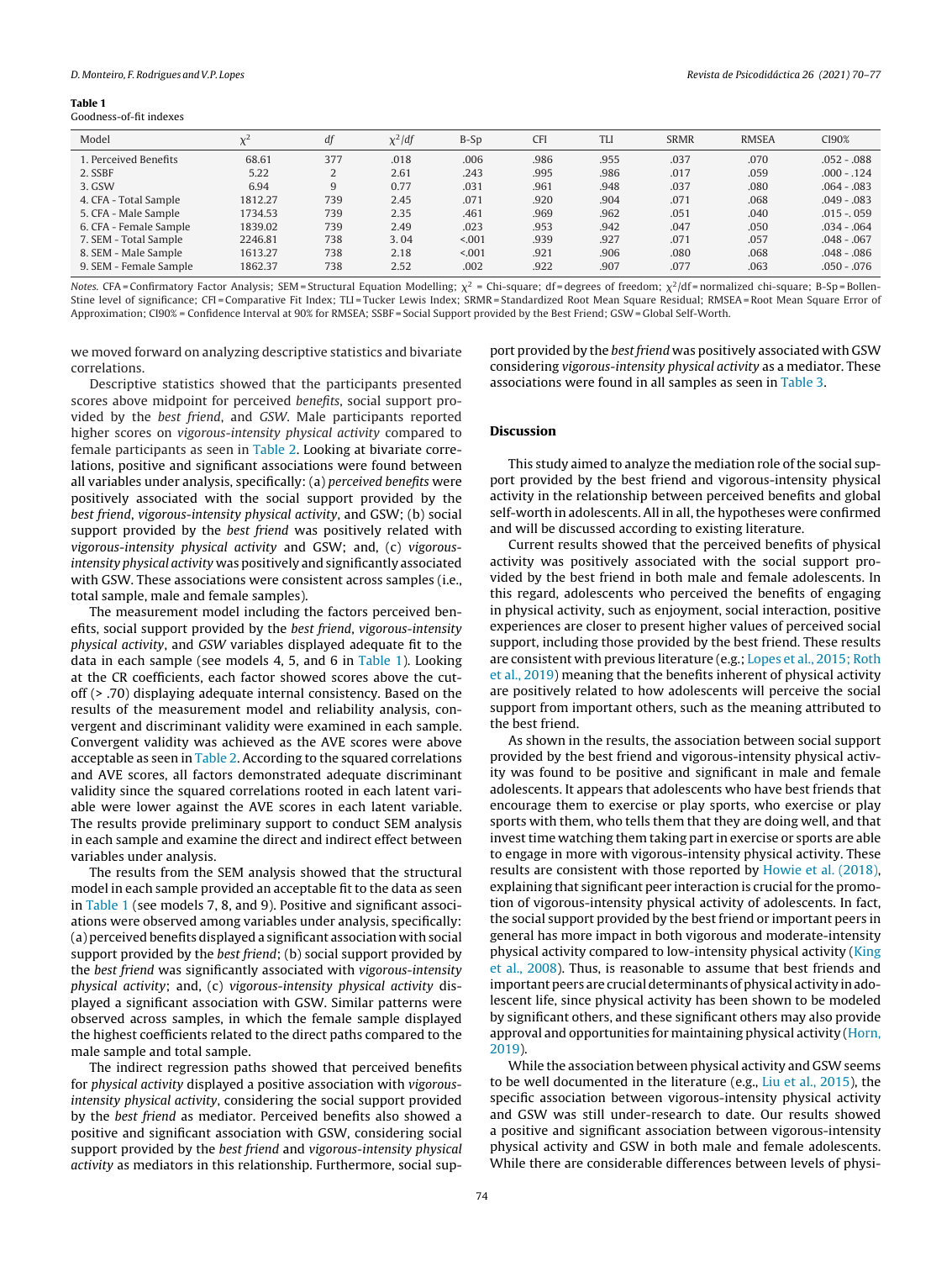#### <span id="page-5-0"></span>**Table 2**

Descriptive statistics, bivariate correlations, average variance extracted values, and composite reliability coefficients

| Variables           | M       | <b>SD</b> |          | $\overline{2}$           | 3                        | $\overline{4}$ | AVE                      | <b>CR</b>                |
|---------------------|---------|-----------|----------|--------------------------|--------------------------|----------------|--------------------------|--------------------------|
| <b>Total Sample</b> |         |           |          |                          |                          |                |                          |                          |
| 1. Benefits         | 3.28    | .46       |          | .14                      | .02                      | .13            | .67                      | .87                      |
| 2. SSBF             | 3.12    | .64       | $.37***$ |                          | .02                      | .07            | .62                      | .74                      |
| 3. VPA              | 1842.49 | 1529.23   | $.13***$ | $.14***$                 | $\overline{\phantom{0}}$ | .03            | $-$                      | $\overline{\phantom{0}}$ |
| 4. GSW              | 2.70    | .59       | $.36***$ | $.27***$                 | $.17***$                 | $-$            | .58                      | .74                      |
| Male Sample         |         |           |          |                          |                          |                |                          |                          |
| 1. Benefits         | 3.39    | .46       |          | .10                      | .05                      | .09            | .68                      | .86                      |
| 2. SSBF             | 3.21    | .64       | $.32***$ | $\overline{\phantom{0}}$ | .03                      | .03            | .61                      | .73                      |
| 3. VPA              | 2268.73 | 2041.69   | $.22***$ | $.18***$                 | $\overline{\phantom{0}}$ | .02            | $\overline{\phantom{a}}$ | $\overline{\phantom{0}}$ |
| 4. GSW              | 2.95    | .57       | $.30**$  | $.16***$                 | $.15*$                   | $-$            | .57                      | .72                      |
| Female Sample       |         |           |          |                          |                          |                |                          |                          |
| 1. Benefits         | 3.19    | .44       |          | .15                      | .04                      | .10            | .67                      | .87                      |
| 2. SSBF             | 3.05    | .64       | $.39***$ | $\overline{\phantom{0}}$ | .04                      | .10            | .61                      | .74                      |
| 3. VPA              | 1508.42 | 812.321   | $.21***$ | $.21***$                 | $\overline{\phantom{0}}$ | .03            | $\overline{\phantom{a}}$ | $\overline{\phantom{0}}$ |
| 4. GSW              | 2.51    | .56       | $.32***$ | $.32***$                 | $.18***$                 | $-$            | .59                      | .75                      |

Notes. M = Mean; SD = Standard Deviation; SSBF = Social Support provided by the Best Friend; VPA = Vigorous Physical Activity; GSW = Global Self-Worth; below diagonal line = latent correlations; above diagonal line = squared correlations;  $* p < .05; ** p < .01$ 

#### **Table 3**

Direct and indirect regression paths

| Regression path             | Direct |               |                  |                             | Indirect |               |      |  |
|-----------------------------|--------|---------------|------------------|-----------------------------|----------|---------------|------|--|
|                             | β      | CI95%         | $\boldsymbol{p}$ |                             | β        | CI95%         | p    |  |
| <b>Total Sample</b>         |        |               |                  | <b>Total Sample</b>         |          |               |      |  |
| Benefits $\rightarrow$ SSBF | .45    | $.351 - .542$ | .001             | Benefits $\rightarrow$ VPA  | .07      | $.017 - .118$ | .006 |  |
| $SSBF \rightarrow VPA$      | .15    | $.030 - .241$ | .008             | Benefits $\rightarrow$ SSBF | .04      | $.003 - .032$ | .004 |  |
| $VPA \rightarrow GSW$       | .20    | $.088 - .308$ | .001             | $VPA \rightarrow SSBF$      | .03      | $.007 - .065$ | .005 |  |
| Male Sample                 |        |               |                  | Male Sample                 |          |               |      |  |
| Benefits $\rightarrow$ SSBF | .37    | $.212 - .528$ | .001             | Benefits $\rightarrow$ VPA  | .08      | $.023 - .156$ | .002 |  |
| $SSBF \rightarrow VPA$      | .20    | $.067 - .349$ | .005             | Benefits $\rightarrow$ SSBF | .02      | $.002 - .042$ | .016 |  |
| $VPA \rightarrow GSW$       | .17    | $.009 - .353$ | .036             | $VPA \rightarrow SSBF$      | .04      | $.003 - .104$ | .022 |  |
| Female Sample               |        |               |                  | Female Sample               |          |               |      |  |
| Benefits $\rightarrow$ SSBF | .47    | $.355 - .592$ | .001             | Benefits $\rightarrow$ VPA  | .11      | $.056 - .187$ | .001 |  |
| $SSBF \rightarrow VPA$      | .24    | $.117 - .351$ | .001             | Benefits $\rightarrow$ SSBF | .03      | $.004 - .066$ | .006 |  |
| $VPA \rightarrow GSW$       | .22    | $.051 - .394$ | .010             | $VPA \rightarrow SSBF$      | .05      | $.009 - .125$ | .008 |  |

Notes. SSBF = Social Support provided by the Best Friend; VPA = Vigorous Physical Activity; GSW = Global Self-Worth;  $\beta$  = standardized coefficient; CI95%= Confidence Interval at 95%;  $p$  = level of significance.

cal activity intensity and psychological health ([Owens](#page-7-0) [et](#page-7-0) [al.,](#page-7-0) [2016\),](#page-7-0) current results provide consistent support on the association of physical activity as an important determinant of mental health. Current evidence also adds up on the importance of vigorousintensity physical activity in adolescents for mental health, since previous studies have only provided evidence of the behavior and not on the intensity [\(Reddon](#page-7-0) et [al.,](#page-7-0) [2017\).](#page-7-0) All in all, current results are consistent with the association of physical activity and several health benefits, including GSW, which is recognized as an important indicator of positive mental health and well-being, specifically in children and adolescents ([Biddle](#page-6-0) [&](#page-6-0) [Asare,](#page-6-0) [2011\).](#page-6-0)

As for the indirect effects, all regression coefficients were significant in all samples, meaning that the social support provided by the best friend and vigorous-intensity physical activity seem to operate as mediators in the relationship between perceived benefits and global self-worth in adolescents. The indirect regression path analysis provided additional information that supports our hypotheses. In addition, some new insights that could be important to promote mental health in terms of GSW in adolescents were identified.

Current results support the significant role of social support provided by the best friend and vigorous-intensity physical activity in the interaction between perceived benefits of physical activity and mental health in male and female adolescents. Social support refers to the quality of support from social relationships as perceived by each one of us, available from significant others such as family members, friends, and peers ([Väänänen](#page-7-0) [et](#page-7-0) [al.,](#page-7-0) [2014\).](#page-7-0) In a study conducted by [Bum](#page-6-0) [and](#page-6-0) [Jeon](#page-6-0) [\(2016\),](#page-6-0) the authors highlighted the importance of social support and high self-worth as

determinants of positive emotions in adolescents. Besides that, during adolescence, changes towards lower self-worth can influence pubertal fluctuations, an incipient ability to think about ones´ self, misperception and changes in different roles and responsibilities, as well as personality development ([Harter](#page-7-0) [&](#page-7-0) [Whitesell,](#page-7-0) [2003\).](#page-7-0) In this regard, physical activity, specifically those types that are perceived as vigorous, could be grasped as one factor that functions to normalize and increase self-worth throughout adolescence [\(Harter](#page-7-0) [&](#page-7-0) [Whitesell,](#page-7-0) [2003\).](#page-7-0) Overall, it appears that the interaction between social support provided by the best friend and vigorous-intensity physical activity could act as protective determinants against different psychological changes during adolescence and increase mental health trough self-worth, avoiding possible psychological problems such as depression in the adolescent life ([Kandola](#page-7-0) et [al.,](#page-7-0) [2020\).](#page-7-0)

While the present study contributes with new insights on the mediation role of social support provided by the best friend and vigorous-intensity physical activity in the relationship between perceived benefits and global self-worth in male and female adolescents, this study has some limitations that should be addressed. First, the data was collected from a convenience sample and the study had a cross-sectional design, which precludes us from determining causality. Experimental studies are needed to examine the effects of perceived benefits, social support, and physical activity on GSW. Second, the data from this study was limited to a Portuguese sample which limits generalizability. Hence, forthcoming studies should collect stratified samples from other countries and cultures and compare their results with the current study. Third, since this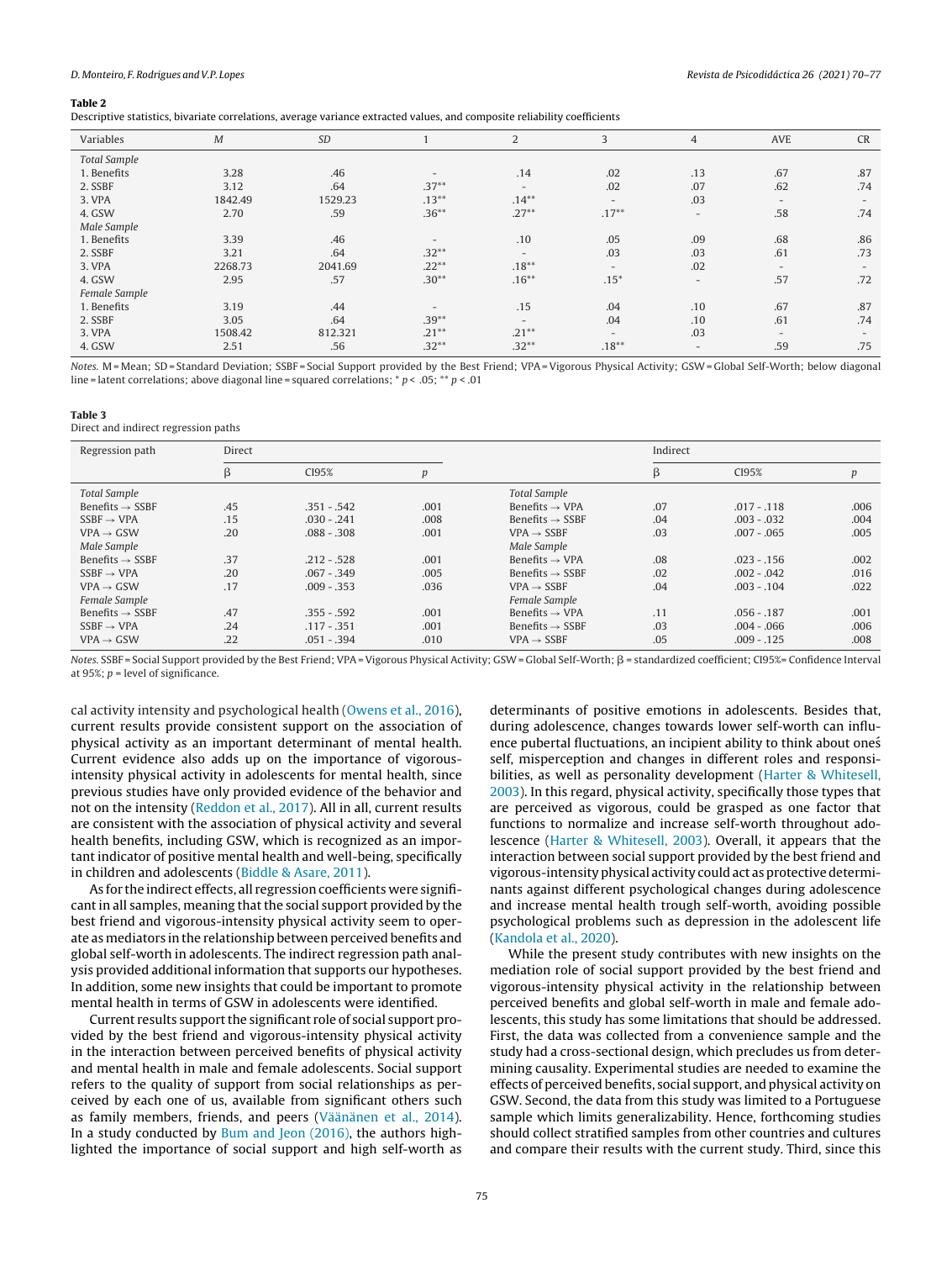<span id="page-6-0"></span>was the first study to consider the social support, specifically provided the best friend, and vigorous-intensity physical activity as mediators in the previous-mentioned relationship, more studies are warranted to examine the cultural aspects of these determinants on GSW. Fourth, vigorous-intensity physical activity was measured using self-reported instruments. Therefore, we suggest future studies to measure physical activity using equipment such as accelerometer or pedometer to test if the results would be the same. Last, other socio-demographic variables (e.g., age, household) should be assessed and tested in future studies, and their interaction as mediators or moderators between perceived benefits of physical activity and GSW should be considered.

As future avenues, we suggestmore studies considering the relationship between physical activity and GSW. In this study, GSW was considered as the dependent variable. However, more studies are paramount since the association between physical activity and GSW is still under-researched and somewhat unclear as previously mentioned. While there are reports considering the predictor role of GSW and increased physical activity (e.g., Davison et al., 2007), other studies claim that physical activity promotes GSW (e.g., [Schmalz](#page-7-0) et [al.,](#page-7-0) [2007\).](#page-7-0) Forthcoming studies should also explore in more detail the possible bidirectional association between social support provided by significant others and GSW. For instance, a study developed by [Marshall](#page-7-0) [et](#page-7-0) [al.](#page-7-0) [\(2014\),](#page-7-0) analyzing two models (self-esteem as antecedent; and self-esteem as an outcome) concluded that the association between self-esteem and social support was bidirectional; while other studies (e.g., Bum & Jeon, 2016; Haugen et al., 2011) have found self-esteem to be the outcome and not the determinant. This limited literature indicates a need for more research on the overarching association between social support provided by significant others and GSW.

In sum, the current results showed the significant mediation role of social support provided by the best friend and vigorousintensity physical activity in the relationship between perceived benefits and GSW in both male and female adolescents. When adolescents perceive favorable benefits towards physical activity, such as feeling more energized, being more socially connected (e.g., a sense of tribe with peers), they tend to show higher levels of social support provided by the best friend and, consequently, engage in mor vigorous-intensity physical activity. In turn, higher levels of vigorous-intensity physical activity are indicative of greater GSW.

One of the major strengths of the current study is the large sample size in both male and female adolescents from which we were able to assess the relationships between variables of interest. In addition, the use of psychometrically valid and reliable measures to assess variables of interest is the strength of this study. The use of such instruments allows for comparisons that are more reliable across studies. Implications of this study include the importance of applied interventions in future studies which considers the benefits of physical activity as a determinant factor on the promotion of mental health. Interventions could help decrease the perceived barriers of physical activity by removing or diminishing feelings of 'unpleasantness' of physical exertion during physical activity (e.g., coping strategies) in male and female adolescents and increasing the perception of benefits. In addition, interventions could also further highlight the benefits and emphasize the paybacks of vigorous-intensity physical activity in adolescents to promote adherence over lifespan.

The results of this study also suggest that different approaches to increasing vigorous-intensity physical activity in adolescents may be necessary to maintain GSW when transitioning to adulthood. Because there were no differences related to perceived benefits between gender, our data suggest that tailored strategies can focus on perceived benefits and vigorous-intensity physical activity as mean to increase GSW, an important aspect of mental health in both genders. Specifically, increasing the perceptions of the benefits of physical activity, particularly vigorous-intensity activities, in male and female adolescents may encourage more participation in the long-term.

#### **Funding**

The author(s) disclosed receipt of the following financial support for the research, authorship, and/or publication of this article. Diogo Monteiro and Vítor P. Lopes were supported by National Funds through the Portuguese Foundation for Science and Technology, IP, under the project UID04045/2020. Filipe Rodrigues was supported by the National Funds through the Portuguese Foundation for Science and Technology, I.P., under the project UIDP/04748/2020.

#### **Ethical approval and consent to participate**

All data collection procedures were in accordance with the ethical standards of the institutional research committee and with the 2013 Helsinki declaration and its later amendments or comparable ethical standards. Approval for this study was granted by the Research Center in Sports Sciences, Health Sciences and Human Development (CIDESD), institution that is registered in the Portuguese National Science Foundation (FCT) under the reference UID/DTP/04045/2019. Written informed consent from adolescents and their parent or legal guardian was obtained prior to participation in the study.

#### **Conflict of interest**

The authors declare no conflict of interests.

#### **Acknowledgments**

The authors would like to thank to all the students, which participated in this study.

#### **References**

- Bandura, A. (1986). [Social](http://refhub.elsevier.com/S2530-3805(20)30018-6/sbref0005) [foundations](http://refhub.elsevier.com/S2530-3805(20)30018-6/sbref0005) [of](http://refhub.elsevier.com/S2530-3805(20)30018-6/sbref0005) [thought](http://refhub.elsevier.com/S2530-3805(20)30018-6/sbref0005) [and](http://refhub.elsevier.com/S2530-3805(20)30018-6/sbref0005) [action:](http://refhub.elsevier.com/S2530-3805(20)30018-6/sbref0005) [A](http://refhub.elsevier.com/S2530-3805(20)30018-6/sbref0005) [social](http://refhub.elsevier.com/S2530-3805(20)30018-6/sbref0005) [cognitive](http://refhub.elsevier.com/S2530-3805(20)30018-6/sbref0005) [theory](http://refhub.elsevier.com/S2530-3805(20)30018-6/sbref0005)[.](http://refhub.elsevier.com/S2530-3805(20)30018-6/sbref0005) [Prentice-Hall.](http://refhub.elsevier.com/S2530-3805(20)30018-6/sbref0005)
- Bandura, A. (2004). Health promotion by social cognitive means. Health Education  $\mathcal G$ Behavior, 31(2), 143–164. <https://doi.org/10.1177/1090198104263660>
- Bernardo, R. P. S., & Matos, M. G. (2003). Adaptaç[ão](http://refhub.elsevier.com/S2530-3805(20)30018-6/sbref0015) [portuguesa](http://refhub.elsevier.com/S2530-3805(20)30018-6/sbref0015) [do](http://refhub.elsevier.com/S2530-3805(20)30018-6/sbref0015) [physical](http://refhub.elsevier.com/S2530-3805(20)30018-6/sbref0015) [self](http://refhub.elsevier.com/S2530-3805(20)30018-6/sbref0015)[perception](http://refhub.elsevier.com/S2530-3805(20)30018-6/sbref0015) [profile](http://refhub.elsevier.com/S2530-3805(20)30018-6/sbref0015) [for](http://refhub.elsevier.com/S2530-3805(20)30018-6/sbref0015) [children](http://refhub.elsevier.com/S2530-3805(20)30018-6/sbref0015) [and](http://refhub.elsevier.com/S2530-3805(20)30018-6/sbref0015) [youth](http://refhub.elsevier.com/S2530-3805(20)30018-6/sbref0015) [e](http://refhub.elsevier.com/S2530-3805(20)30018-6/sbref0015) [do](http://refhub.elsevier.com/S2530-3805(20)30018-6/sbref0015) [perceived](http://refhub.elsevier.com/S2530-3805(20)30018-6/sbref0015) [importance](http://refhub.elsevier.com/S2530-3805(20)30018-6/sbref0015) [profile](http://refhub.elsevier.com/S2530-3805(20)30018-6/sbref0015) [for](http://refhub.elsevier.com/S2530-3805(20)30018-6/sbref0015) [children](http://refhub.elsevier.com/S2530-3805(20)30018-6/sbref0015) [and](http://refhub.elsevier.com/S2530-3805(20)30018-6/sbref0015) [youth.](http://refhub.elsevier.com/S2530-3805(20)30018-6/sbref0015) [Análise](http://refhub.elsevier.com/S2530-3805(20)30018-6/sbref0015) [Psicológica](http://refhub.elsevier.com/S2530-3805(20)30018-6/sbref0015)[,](http://refhub.elsevier.com/S2530-3805(20)30018-6/sbref0015) [2](http://refhub.elsevier.com/S2530-3805(20)30018-6/sbref0015)[\(XX1\),](http://refhub.elsevier.com/S2530-3805(20)30018-6/sbref0015) [127](http://refhub.elsevier.com/S2530-3805(20)30018-6/sbref0015)–[144.](http://refhub.elsevier.com/S2530-3805(20)30018-6/sbref0015)
- Biddle, S. J. H., & Asare, M. (2011). Physical activity and mental health in children and adolescents: a review of reviews. British Journal of Sports Medicine, 45(11), 886–895. <https://doi.org/10.1136/bjsports-2011-090185>
- Bum, C.-H., & Jeon, I.-K. (2016). Structural relationships between students' social support and self-esteem, depression, and happiness. Social Behavior and Personality: An International Journal, 44(11), 1761–1774. <https://doi.org/10.2224/sbp.2016.44.11.1761>
- Byrne, B.(2016). [Structural](http://refhub.elsevier.com/S2530-3805(20)30018-6/sbref0030) [equation](http://refhub.elsevier.com/S2530-3805(20)30018-6/sbref0030) [modeling](http://refhub.elsevier.com/S2530-3805(20)30018-6/sbref0030) [with](http://refhub.elsevier.com/S2530-3805(20)30018-6/sbref0030) [AMOS.](http://refhub.elsevier.com/S2530-3805(20)30018-6/sbref0030) [Basic](http://refhub.elsevier.com/S2530-3805(20)30018-6/sbref0030) [concepts,](http://refhub.elsevier.com/S2530-3805(20)30018-6/sbref0030) [applications,](http://refhub.elsevier.com/S2530-3805(20)30018-6/sbref0030) [and](http://refhub.elsevier.com/S2530-3805(20)30018-6/sbref0030) [programming](http://refhub.elsevier.com/S2530-3805(20)30018-6/sbref0030) [\(3](http://refhub.elsevier.com/S2530-3805(20)30018-6/sbref0030) [ed.\).](http://refhub.elsevier.com/S2530-3805(20)30018-6/sbref0030) [Taylor](http://refhub.elsevier.com/S2530-3805(20)30018-6/sbref0030) [&](http://refhub.elsevier.com/S2530-3805(20)30018-6/sbref0030) [Francis](http://refhub.elsevier.com/S2530-3805(20)30018-6/sbref0030) [Group,](http://refhub.elsevier.com/S2530-3805(20)30018-6/sbref0030) [LLC.](http://refhub.elsevier.com/S2530-3805(20)30018-6/sbref0030)
- Campbell, M., Machin, D., & Walters, S. (2007). [Medical](http://refhub.elsevier.com/S2530-3805(20)30018-6/sbref0035) [statistics:](http://refhub.elsevier.com/S2530-3805(20)30018-6/sbref0035) [A](http://refhub.elsevier.com/S2530-3805(20)30018-6/sbref0035) [textbook](http://refhub.elsevier.com/S2530-3805(20)30018-6/sbref0035) [for](http://refhub.elsevier.com/S2530-3805(20)30018-6/sbref0035) [the](http://refhub.elsevier.com/S2530-3805(20)30018-6/sbref0035) [health](http://refhub.elsevier.com/S2530-3805(20)30018-6/sbref0035) [sciences](http://refhub.elsevier.com/S2530-3805(20)30018-6/sbref0035) [\(4](http://refhub.elsevier.com/S2530-3805(20)30018-6/sbref0035) [ed.\).](http://refhub.elsevier.com/S2530-3805(20)30018-6/sbref0035) [John](http://refhub.elsevier.com/S2530-3805(20)30018-6/sbref0035) [Wiley](http://refhub.elsevier.com/S2530-3805(20)30018-6/sbref0035) [&](http://refhub.elsevier.com/S2530-3805(20)30018-6/sbref0035) [Sons.](http://refhub.elsevier.com/S2530-3805(20)30018-6/sbref0035)
- Christiansen, L. B., Lund-Cramer, P., Brondeel, R., Smedegaard, S., Holt, A.- D., & Skovgaard, T. (2018). Improving children's physical self-perception through a school-based physical activity intervention: The move for wellbeing in school study. Mental Health and Physical Activity, 14, 31–38. <https://doi.org/10.1016/j.mhpa.2017.12.005>
- Craig, C. L., Marshall, A. L., Sjöström, M., Bauman, A. E., Booth, M. L., Ainsworth, B. E., Pratt, M., Ekelund, U., Yngve, A., Sallis, J. F., & Oja, P. (2003). International Physical Activity Questionnaire: 12-country reliability and validity. Medicine and Science in Sports and Exercise, 35(8), 1381–1395. <https://doi.org/10.1249/01.MSS.0000078924.61453.FB>
- Davison, K. K., Werder, J. L., Trost, S. G., Baker, B. L., & Birch, L. L. (2007). Why are early maturing girls less active? Links between pubertal development, psychological well-being, and physical activity among girls at ages 11 and 13. Social Science & Medicine, 64(12), 2391–2404. <https://doi.org/10.1016/j.socscimed.2007.02.033>
- Ekeland, E., Heian, F., & Hagen, K. B. (2005). Can exercise improve selfesteem in children and young people? A systematic review of randomised controlled trials. British Journal of Sports Medicine, 39(11), 792–798. <https://doi.org/10.1136/bjsm.2004.017707>